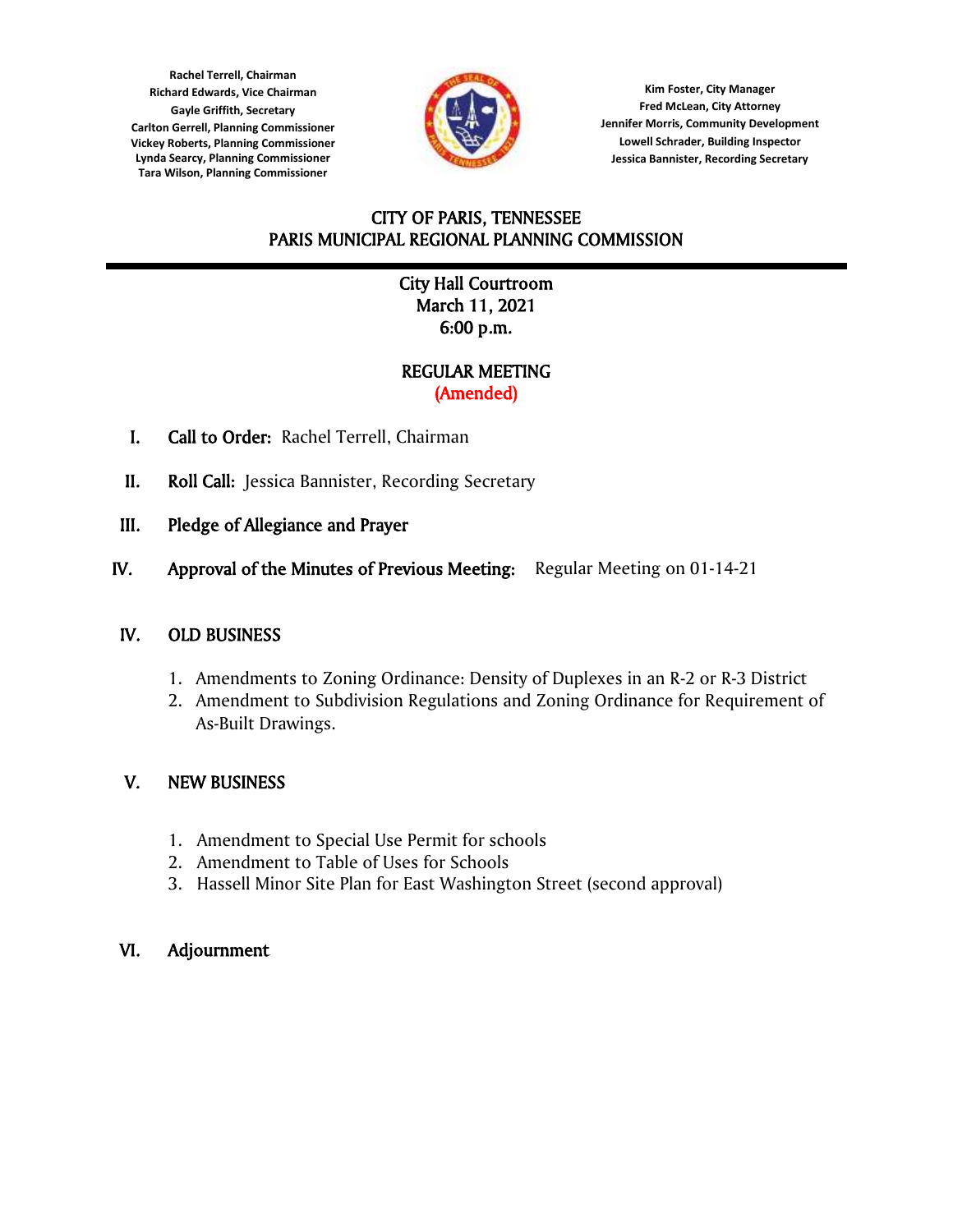

### **PARIS MUNICIPAL REGIONAL PLANNING COMMISSION MEETING MINUTES CITY OF PARIS, TENNESSEE January 14, 2021 6:00 PM**

The Paris Municipal Regional Planning Commission met in regular session at 6:00 p.m. Thursday, January 14, 2020 in the courtroom of City Hall to consider the following business:

- Present: Chairman Rachel Terrell Vice Chairman Richard Edwards Commissioner Vickey Roberts Commissioner Tara Wilson
- Also Present: Kim Foster, City Manager City Attorney Fred McLean Jennifer Morris, Community Development Director Lowell Schrader, Building Inspector M.J. Stancook, Administrative Assistant
- Absent: Gayle Griffith, Secretary Commissioner John Etheridge Commissioner Lynda Searcy
- Media: Ken Walker, Paris PI

Chairman Terrell led the meeting with the Pledge of Allegiance followed by a prayer led by Vice Chairman, Richard Edwards.

**APPROVAL OF MINUTES:** Regular Meeting Minutes – 12-10-2020

#### **DISCUSSION:** None

**ACTION:** Motion made by Commissioner Tara Wilson, seconded by Vice Chairman Richard Edwards to approve the minutes as presented.

**VOTE:** Unanimous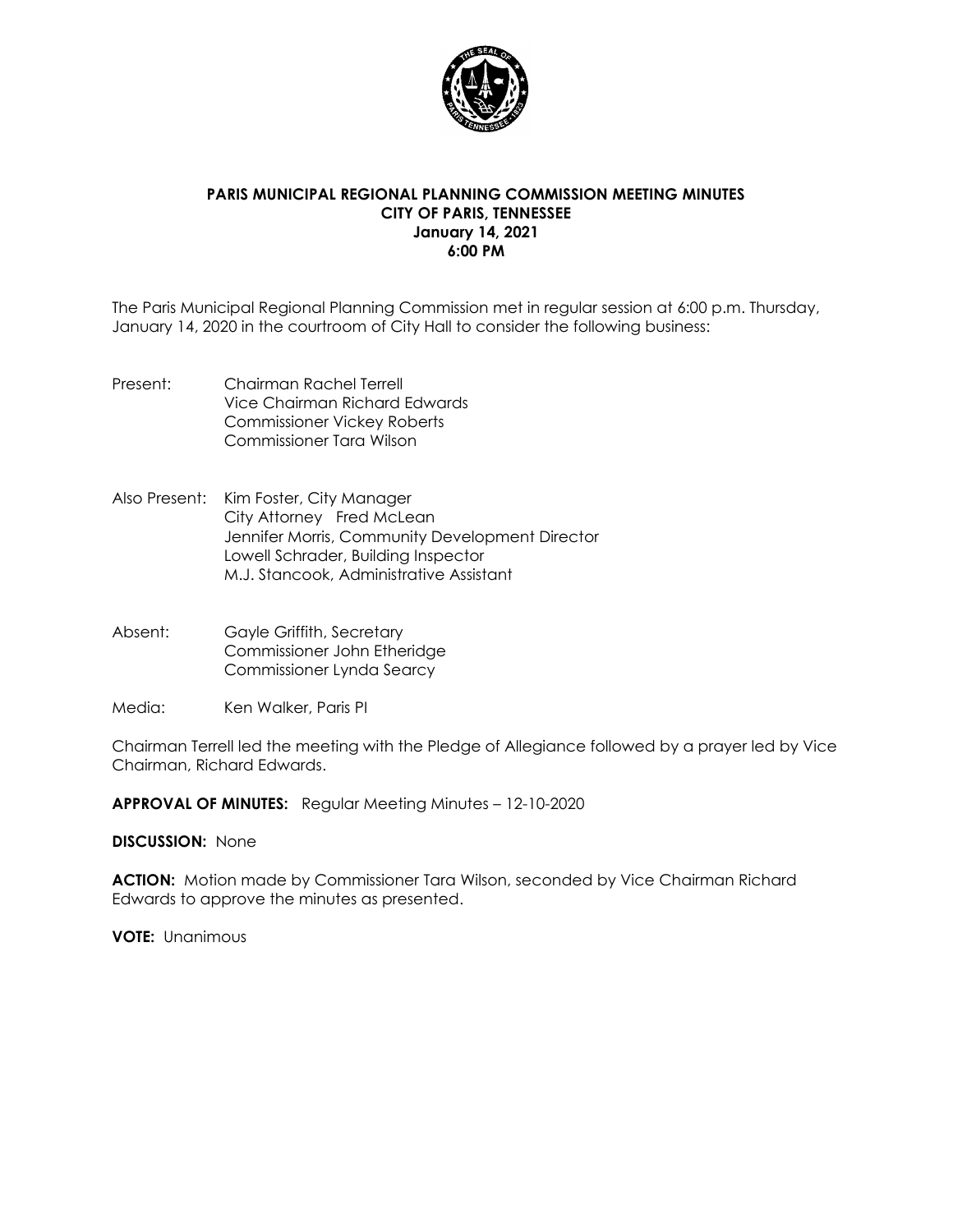

### **PARIS MUNICIPAL REGIONAL PLANNING COMMISSION MEETING MINUTES CITY OF PARIS, TENNESSEE January 14, 2021 6:00 PM**

### **OLD BUSINESS:**

### **OLD BUISNESS AGENDA ITEM NO. 1: Amendments to Zoning Ordinance**

Amendments to Zoning Ordinance:

- 1. Uses Allowed in the B-2 District
- 2. Density of Duplexes in an R-2 or R-3 District
- 3. Free standing signs in B-2 District
- 4. Amendment to Subdivision Regulations and Zoning Ordinance for Requirement of As-Built Drawings.

### 1. Uses Allowed in the B-2 District:

**DISCUSSION:** The Planning Commission previously requested the City Attorney to prepare an ordinance for recommendation to the City Commission to amend the Zoning Ordinance to prohibit street level residential in the B-2 District. A draft of the ordinance was read at this time with question regarding old business and building of new businesses. Questions regarding the verbiage of ordinance to change to better suit buildings and businesses already in B-2 district.

**ACTION:** Motion made by Commissioner Vickey Roberts, seconded by Commissioner Richard Edwards to amend 11-924 A.1. of Paris Municipal Code verbiage to "new and existing" in Ordinance and present to City commission for review.

**VOTE:** Unanimous

### **2.** Density of Duplexes in an R-2 or R-3 District

**DISCUSSION:** Community Development Director, Jennifer Morris, begins by stating the Amendments to Zoning Ordinance grouping of sub category #2 and #4 discussion sub sequentially. Currently the way the ordinance is written, in the R-2 section of the residential regulations, a developer is allowed to build multiple duplexes on a single residential lot. Our ordinance only allows one principal use or structure in a residential district. The way the regulations currently are written you may have more than one duplex on a single parcel. One of the problems that could potentially arise with this scenario would be the re-subdivision of the property should the property owner or any future property owner decide to sell a single duplex. She requested for increased time, effort, and information in regards to the Density of Duplexes in an R-2 or R-3 District and the Amendment to Subdivision Regulations and Zoning Ordinance for Requirement of As-Built Drawings. Community Development Director, Jennifer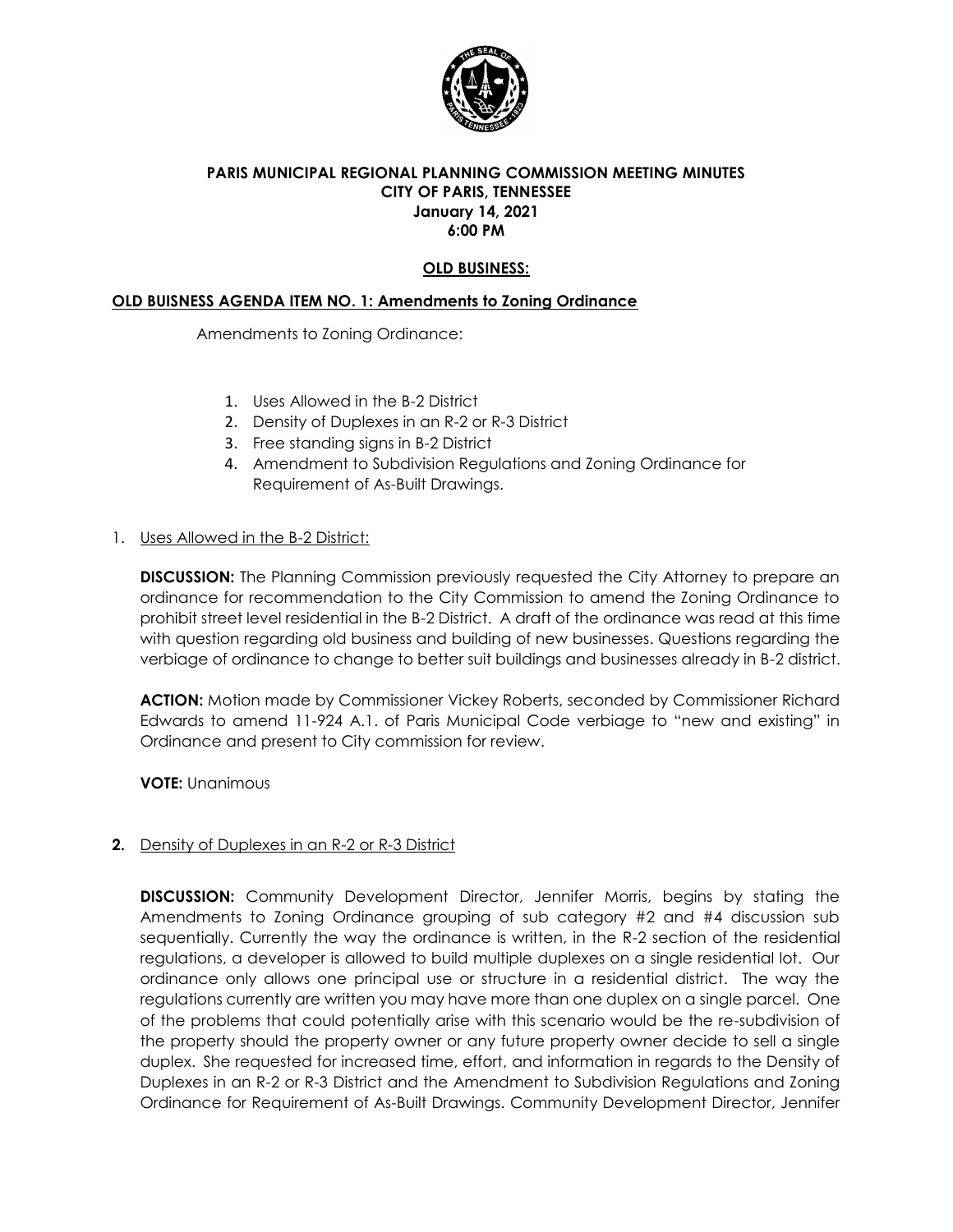Morris, states that after talking to other persons that it may be best to look into site plans for commercial development.

**ACTION:** This matter was deferred for further study.

**VOTE:** No vote required.

#### **3. Freestanding signs in B-2 District**

**DISCUSSION:** Currently freestanding signs in the B-2 District are prohibited. This is due to the nature of the B-2 District in that in the core of the district, directly around the court square, all buildings are zero lot line and do not provide a space for a pole or freestanding sign. However, as with many situations in the B-2 district some of the outlying properties that do have yard or setback space are treated the same though they have different circumstances. Approximately two blocks off of court square are in the B-2 district.

**ACTION:** Motion made by Commissioner Tara Wilson, seconded by Commissioner Vickey Roberts in order to add "except on lots without zero lot line" to Ordinance.

**VOTE:** Unanimous

### **4. Amendment to Subdivision Regulations and Zoning Ordinance for Requirement of As-Built Drawings**

**DISCUSSION** Following some discussion it was suggested that this item of business be deferred at this time.

**ACTION:** This matter was deferred.

**VOTE:** No vote required.

#### **NEW BUSINESS:**

#### **NEW BUSINESS AGENDA ITEM NO. 1: Ordinance to Rezone County Owned Property Located on Hwy 218**

**DISCUSSION:** Henry County owns a 20 acre tract of property located on the north side of Highway 218 between Hwy 77 and Hwy 641 North, more specifically it is across from Mockingbird Lane. Currently this property is under review by the Paris Henry County Industrial Committee for marketing to prospects. In reviewing the property it was determined that it is zoned B-1 Highway Commercial. For this to be developed by any company or developer for any industrial/manufacturing type use it should be studied to determine which industrial zone would best fit this parcel. Rezoning request for recommendation to change the zoning from B-1 to industrial and further as staff recommending an M-1 zone to City commission. Explanation of reasoning for M-1 zone given in order for less restrictive on setbacks and more restrictive on uses.

**ACTION:** Motion made by Commissioner Vickey Roberts, seconded by Commissioner Richard Edwards with staff recommendation a M1 designation.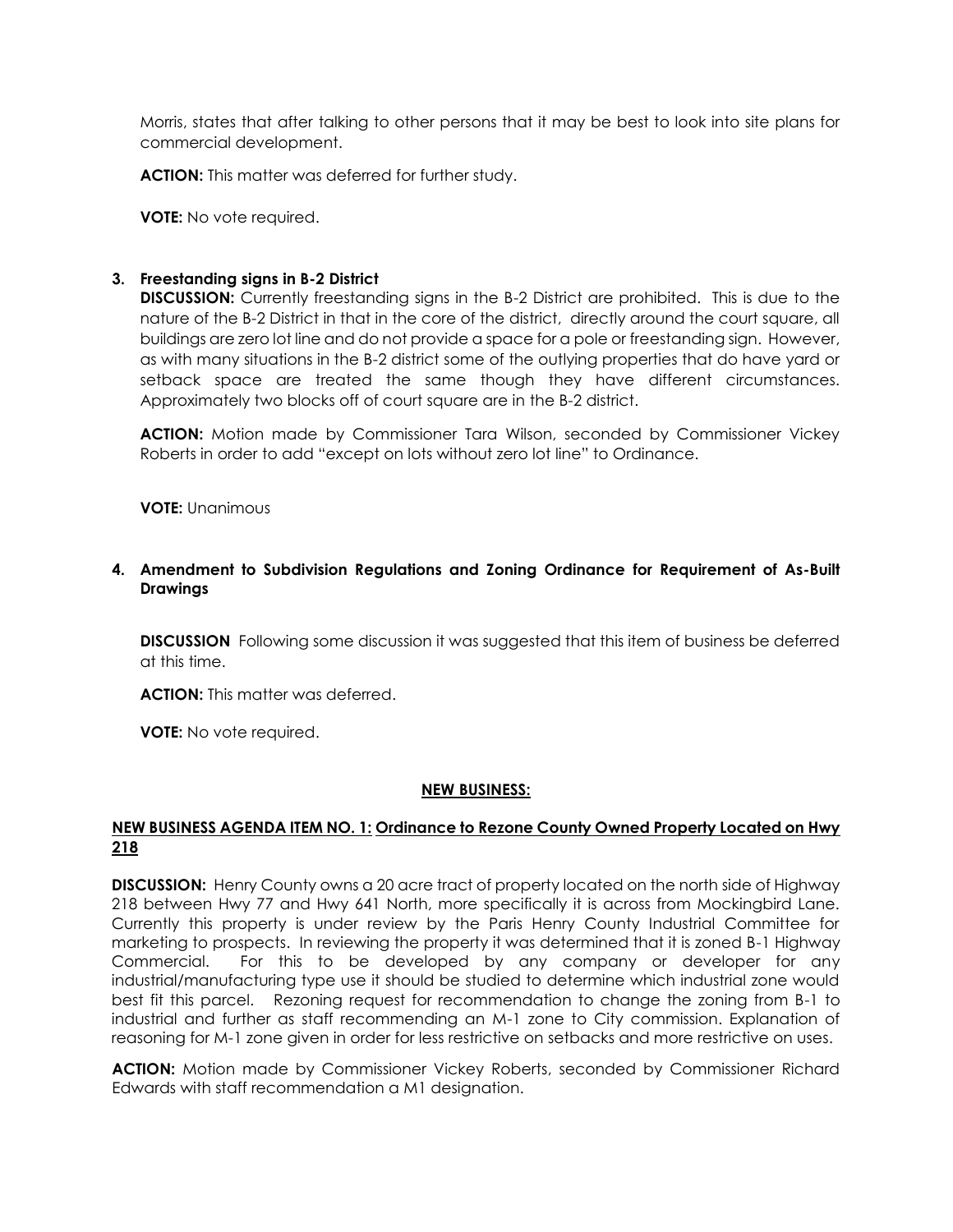**VOTE:** Unanimous

#### **NEW BUSINESS AGENDA ITEM NO. 2: Minor Site Plan for 317 Tyson Avenue – Chris Scott**

**DISCUSSION:** Chris Scott purchased a building at 317 Tyson Avenue to renovate for commercial space. The proposed use of the building is a physical therapy clinic. However, due to the fact that the parking and the ingress/egress was modified the owner was required to submit a minor subdivision plat. Mr. Scott met with Derek Ryan with TDOT verbal approval for revised site plan.

**ACTION:** Motion made by Commissioner Richard Edwards, seconded by Commissioner Tara Wilson to approve the site plan contingent upon certificate of occupancy after written approval from TDOT.

**VOTE:** Unanimous

#### **NEW BUSINESS AGENDA ITEM NO. 3: Site Plan Revision for Bridge of Hope Church at 1575 Hwy 641 South**

**DISCUSSION:** In October, 2019 the Planning Commission approved a site plan submitted by Bridge of Hope Church. Since that time the church has made a decision to reduce the size of the building from 8,000 sq. ft. to 7,462 sq. ft. The site plan has been approved for decrease in size

**ACTION:** Motion made by Commissioner Vickey Roberts, seconded by Commissioner Richard Edwards to approve the amended site plan for Bridge of Hope Church.

**VOTE:** Unanimous

\_\_\_\_\_\_\_\_\_\_\_\_\_\_\_\_\_\_\_\_\_\_\_\_

Upon a motion by Vice Chairman Richard Edwards, seconded by Commissioner Vickey Roberts, the meeting was duly adjourned at 6:36 p.m.

**Secretary**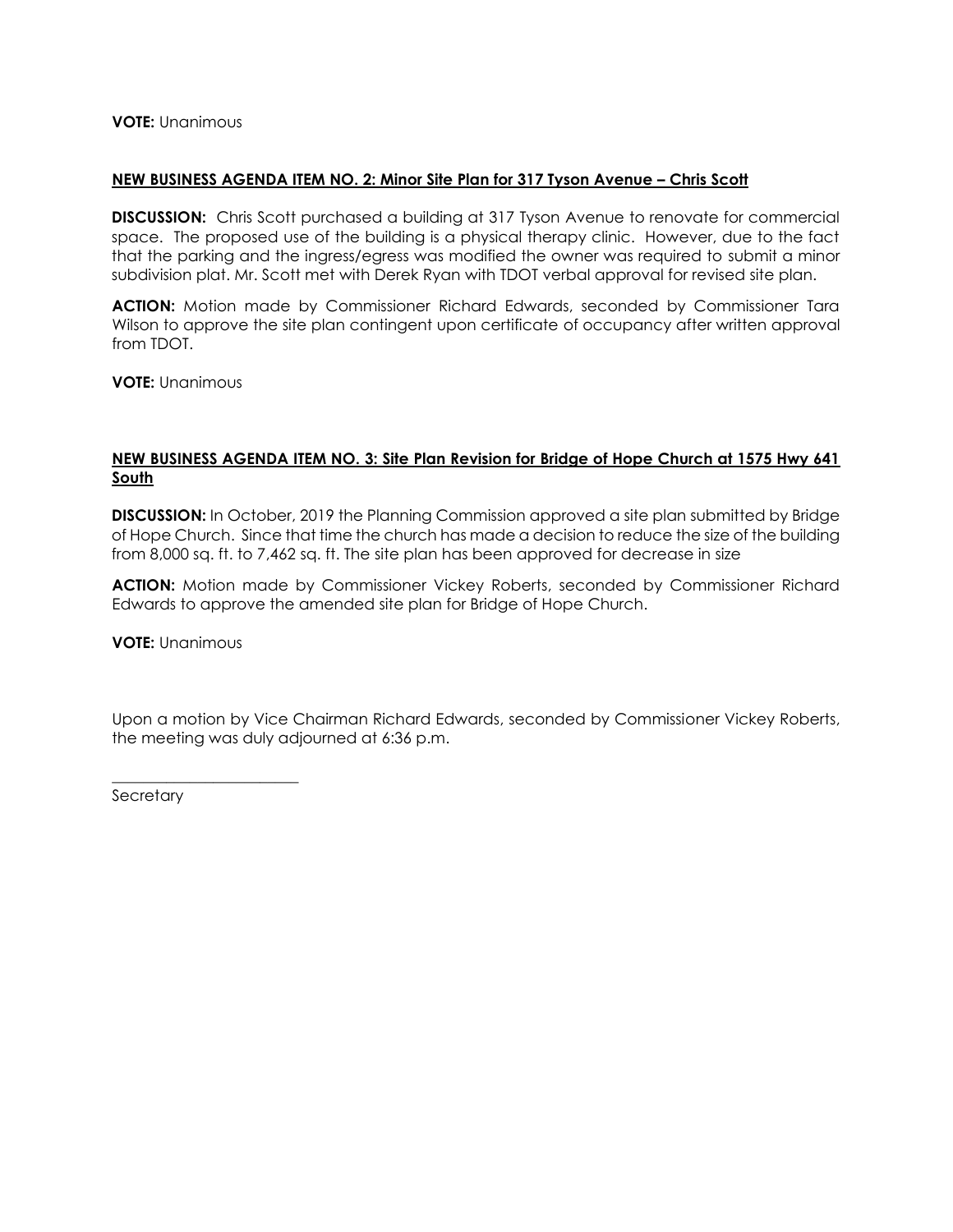#### **Old Business: Density of Duplexes in an R-2 or R-3 District**

Currently the way the ordinance is written, in the R-2 section of the residential regulations, a developer is allowed to build multiple duplexes on a single residential lot. Our ordinance only allows one principal use or structure in a residential district. The way the regulations currently are written you may have more than one duplex on a single parcel. One of the problems that could potentially arise with this scenario would be the re-subdivision of the property should the property owner or any future property owner decide to sell a single duplex. In some of the few instances this has occurred (applying for a permit to construct multiple duplexes on a lot), staff has required the property owner to maintain enough area between the structures to comply with the setback requirements based on a single dwelling. Currently this provision is not included in the ordinance.

We are requesting discussion on this topic asking the following questions:

- Should we continue to allow multiple duplexes on a single parcel in the R-2 and R-3 Districts?
- If allowed, is the density adequate?
- Do we include requirements for minimum distances between structures?
- Should a site plan be required for the development of more than one duplex on a single parcel? Taking into consideration density, curb cuts or driveways, setbacks, parking, drainage, etc.

Area, and Bulk Regulations. The regulations governing the minimum lot area and width required yards, and maximum lot coverage by all buildings in this district are set forth in Table 2. Three different types of R -2 developments are provided for in Table 2 based on the density allowed in the specific districts. The different density levels are intended to allow future development compatible with the immediate neighborhood. It is the specific intent of this Ordinance that the Paris Municipal Regional Planning Commission shall recommend amendments to change the boundary lines within the R-1, R-2, and R-3 Districts as low density, medium density, and high density to the Board of Commissioners of the City of Paris, Tennessee. (Ord. # 1029, 05/06/04.)

| R-2 Dwellings and<br>Other Uses<br>R-2-L Low Density | Area<br>(Sq.Ft.)<br>10.000 | Width<br>(Sq.Ft.)<br>75 | Front<br>(Ft.)<br>30 | Side<br>(Ft.)<br>10 | Rear<br>(Ft.)<br>30 | <u>Units</u><br>8.0 | Percent<br>35 |
|------------------------------------------------------|----------------------------|-------------------------|----------------------|---------------------|---------------------|---------------------|---------------|
| R-2-M Medium Density                                 | 6.000                      | 50                      | 20                   |                     | 20                  | 8.0                 | 60            |
| R-2-H High Density                                   | 4.000                      | 40                      | 15                   | 5                   | 10                  | 10.0                | 60            |

NOTE: For two family (duplex) dwellings, the minimum required lot area shall be 4,000 square feet for the first duplex plus 4,000 square feet for each additional duplex not to exceed ten (10) duplexes per acre.

G. Off-Street Parking Requirements. The regulations governing the minimum off-street parking space, standard for off-street parking facilities, standards for driveways, and off-street loading and unloading requirements in this district are set forth in Section 11-1000.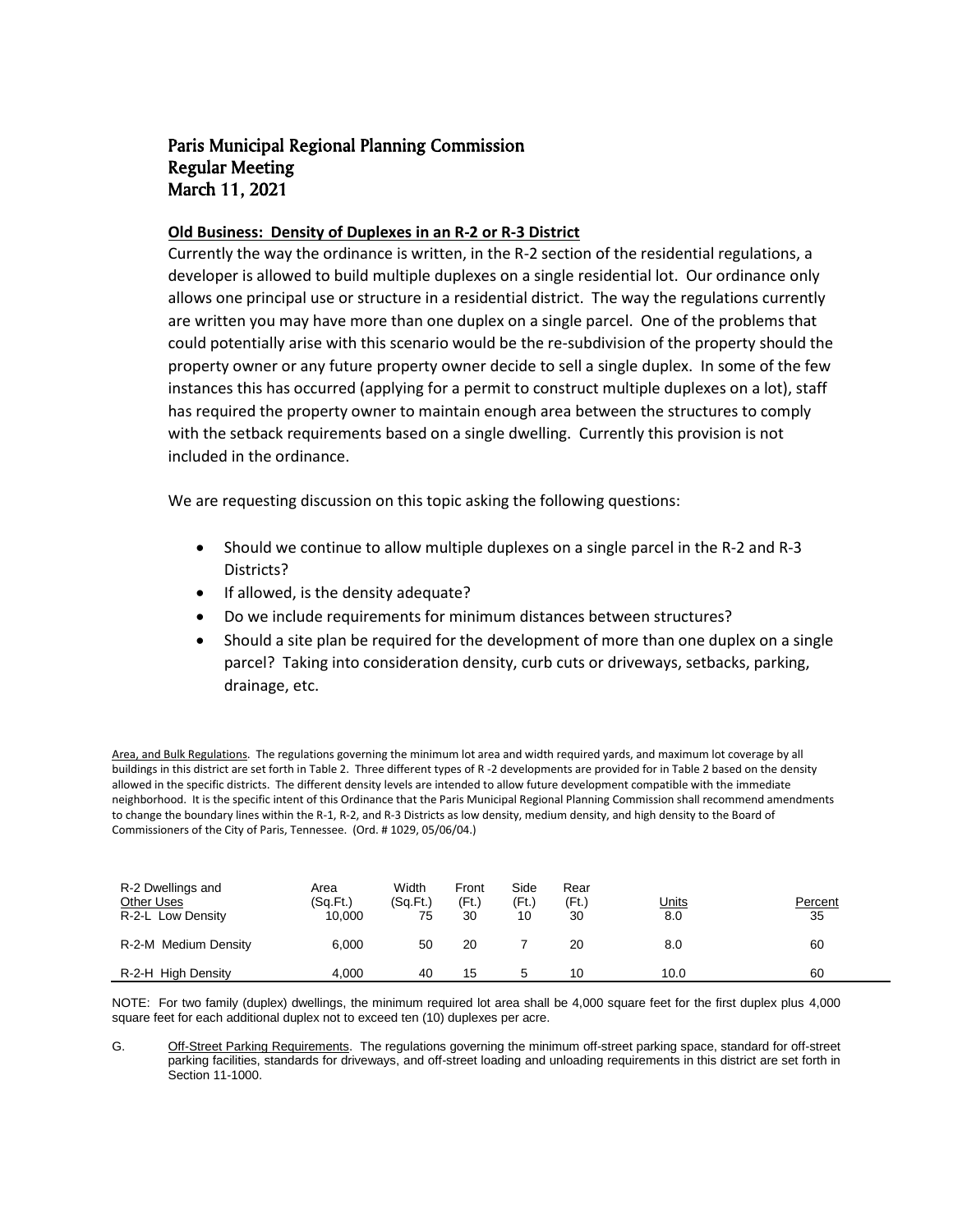### Old Business: Amendment to Subdivision Regulations: and Zoning Ordinance

We have been working on this item of business for a couple months now. Since that time Staff has been working with an engineer to develop some chedklists and amendments to the Zoning Ordinance with regard to As Built drawings, MS4 and stormwater requirements.

Staff will be prepared to discuss this further at the meeting.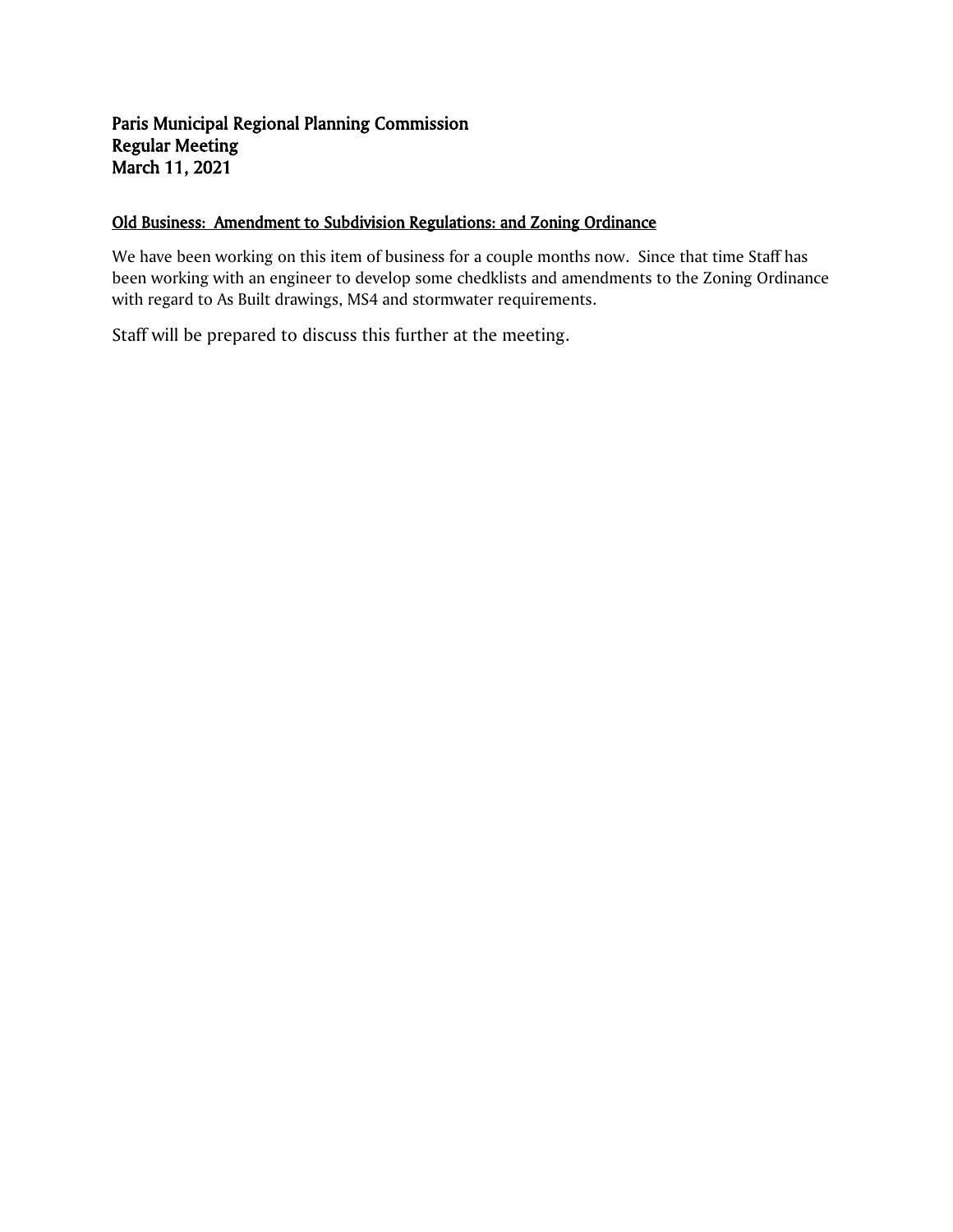# NEW BUSINESS : Ordinance 11-808. Standards for School

This request has been referred to you by the City Commission. The City has been contacted by a local private school regarding a proposed relocation. Their proposed site consists of an existing building and parking area. Currently the standard requirements for schools (shown below) in our Zoning Ordinance requires a minimum of 5 acres plus one acre for each 100 students.

This school only has an enrollment of less than 25 students. Since our Zoning Ordinance was developed the culture has changed and there are more private and church based schools in existence now than at that time.

11-808. Standards for Schools. The Board of Zoning Appeals may authorize the issuance of a special use permit for schools, public or private, grades kindergarten through twelve as indicated on Table 1 after first holding a public hearing as provided in this section and subject to the following additional standards:

- A. The minimum site area shall be five (5) acres plus one 1 acre for each 100 students. Primary and secondary school site plans shall be recommended to the Board of Zoning Appeals by the appropriate school board.
- B. Front, rear, and side yards shall conform to the district in which located.
- C. All public utilities and sewage disposal shall be available to the site and shall be subject to approval by the Paris Board of Public Utilities.
- D. All regulations of the State of Tennessee that pertain to the use shall be met.
- E. The facilities shall be located as to be compatible with the surrounding area and provide safety to those using said facilities.
- F. Fencing, screening and landscaping shall be provided as appropriate to protect the surrounding area from such facility in accordance with Section 11-1200.
- G. The general sign requirement for the district in which the community education activity is requested shall apply.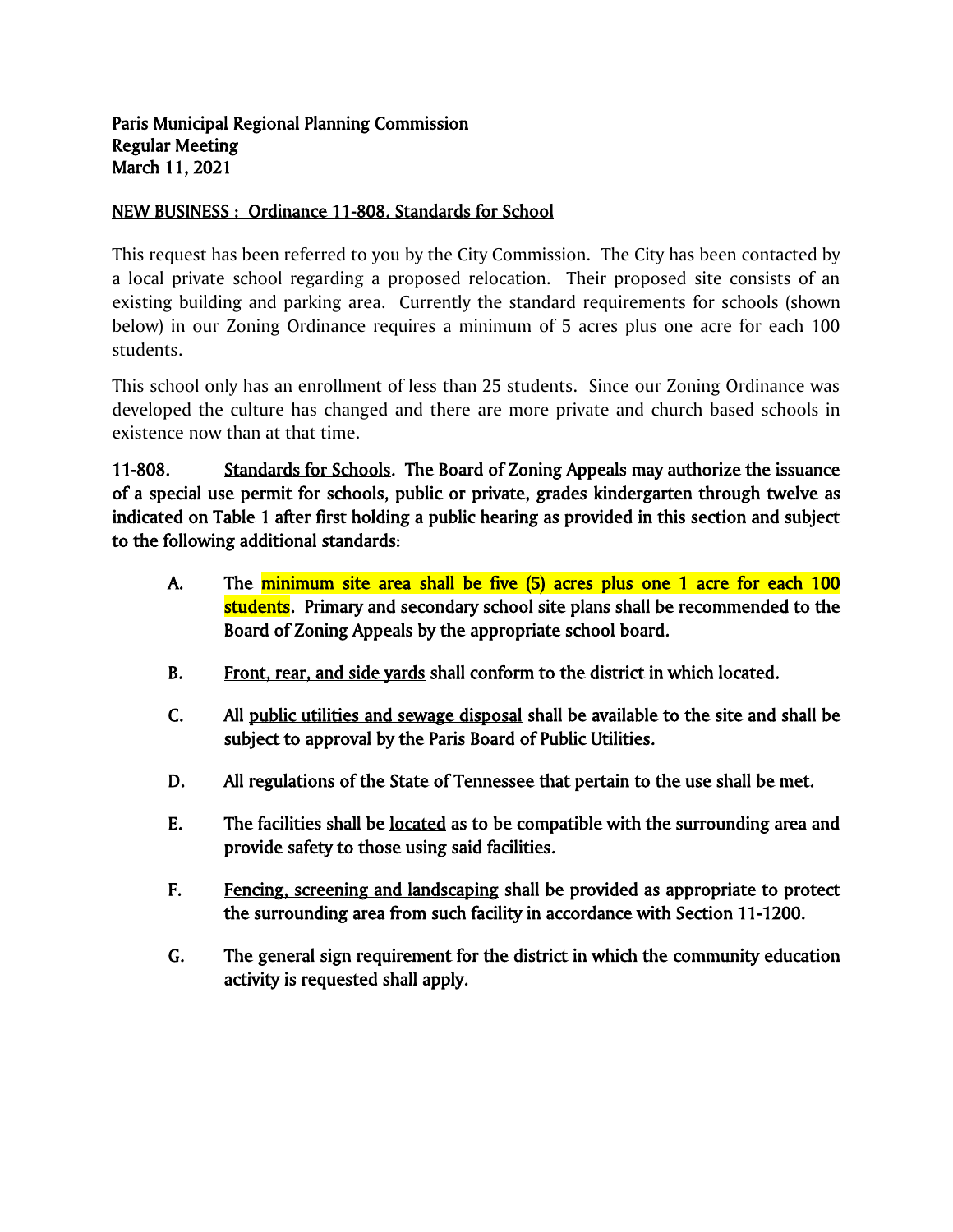# New Business: Amendment to Table of Uses for Schools

Our ordinance only allows schools in the residential zones. They are not allowed in any of the commercial zones. Staff is asking the Planning Commission to consider allowing schools in some of the commercial districts.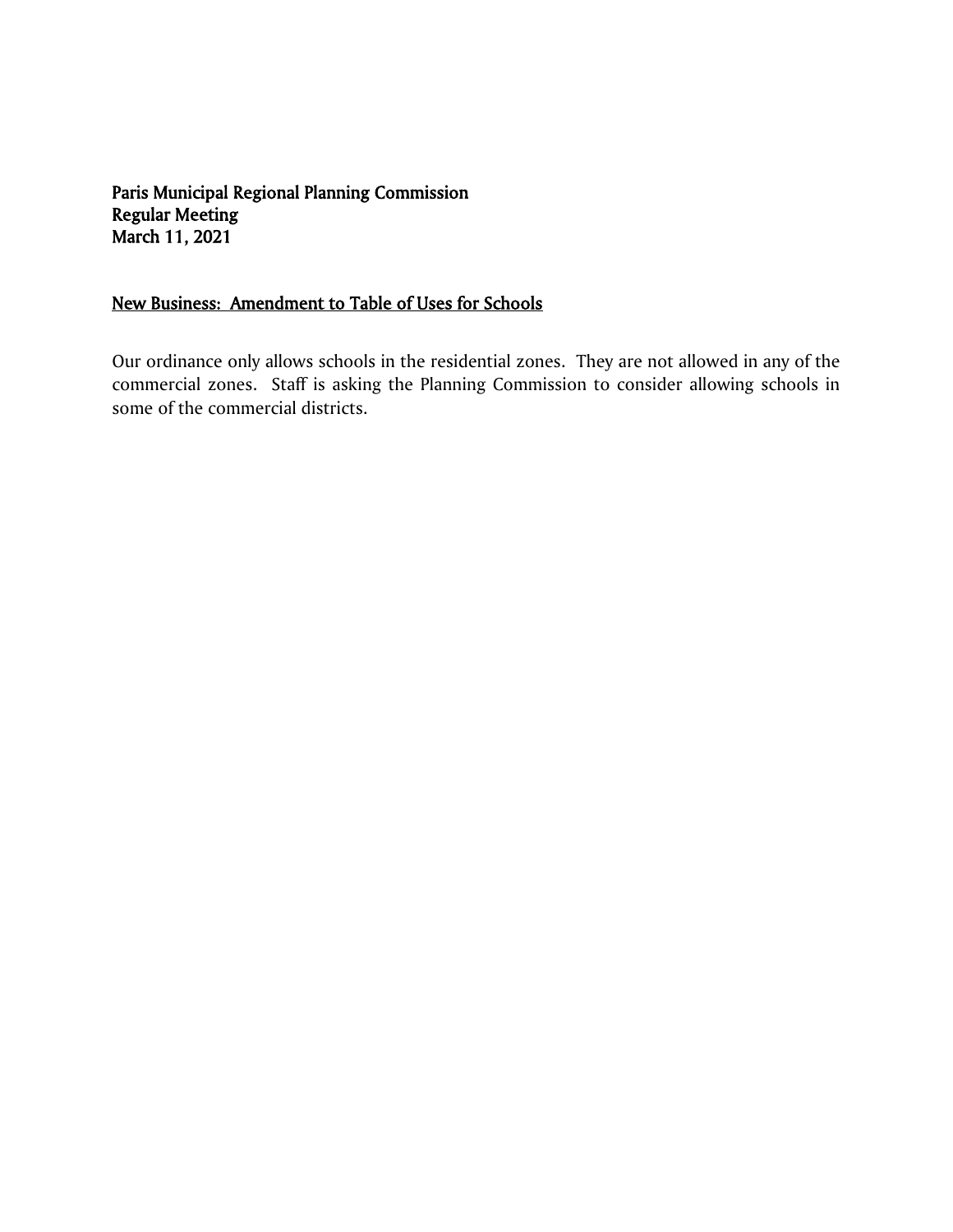### New Business: Hassell Minor Site Plan for East Washington Street (second approval)

This site plan was presented and approved at the May 9, 2017 meeting. Though some work has been done to repair and reconstruct some of the original structures the site plan has expired from it's original approval. At this time Mr. Hassell plans to replace the buildings that were originally on the concrete pads to the rear of the property. The Planning Commission may approve the Minor Site Plan as presented.

May 9, 2017 Agenda:

Paris Municipal Regional Planning Commission Regular Meeting – May 9, 2017

#### New Business Agenda Item No. 3:

Minor Site Plan: Hassell Mini Storage

#### Background and Analysis:

Dan Hassell has acquired property on Washington Street with the intention of transforming it into a mini storage facility. He has already done some work on the property. Staff determined that a site plan should have been submitted prior to the work being done. We are presenting a site plan for approval in an attempt to have an as built plan on file.

Staff recommends approval of the site plan.

#### May 9, 2017 Minutes:

NEW BUSINESS AGENDA ITEM NO. 3: Minor Site Plan: Dan Hassell Mini Storage - Washington Street

DISCUSSION: Mr. Dan Hassell acquired property on Washington Street with the intention of transforming it into a mini storage facility. He has already done some work on the property. Staff determined that a site plan should have been submitted prior to the work being done. A site plan was presented to the Planning Commission Board for approval in an attempt to have an as built plan on file.

ACTION: Motion made by Commissioner Scholes, seconded by Commissioner West to approve the Site Plan.

VOTE: Unanimous